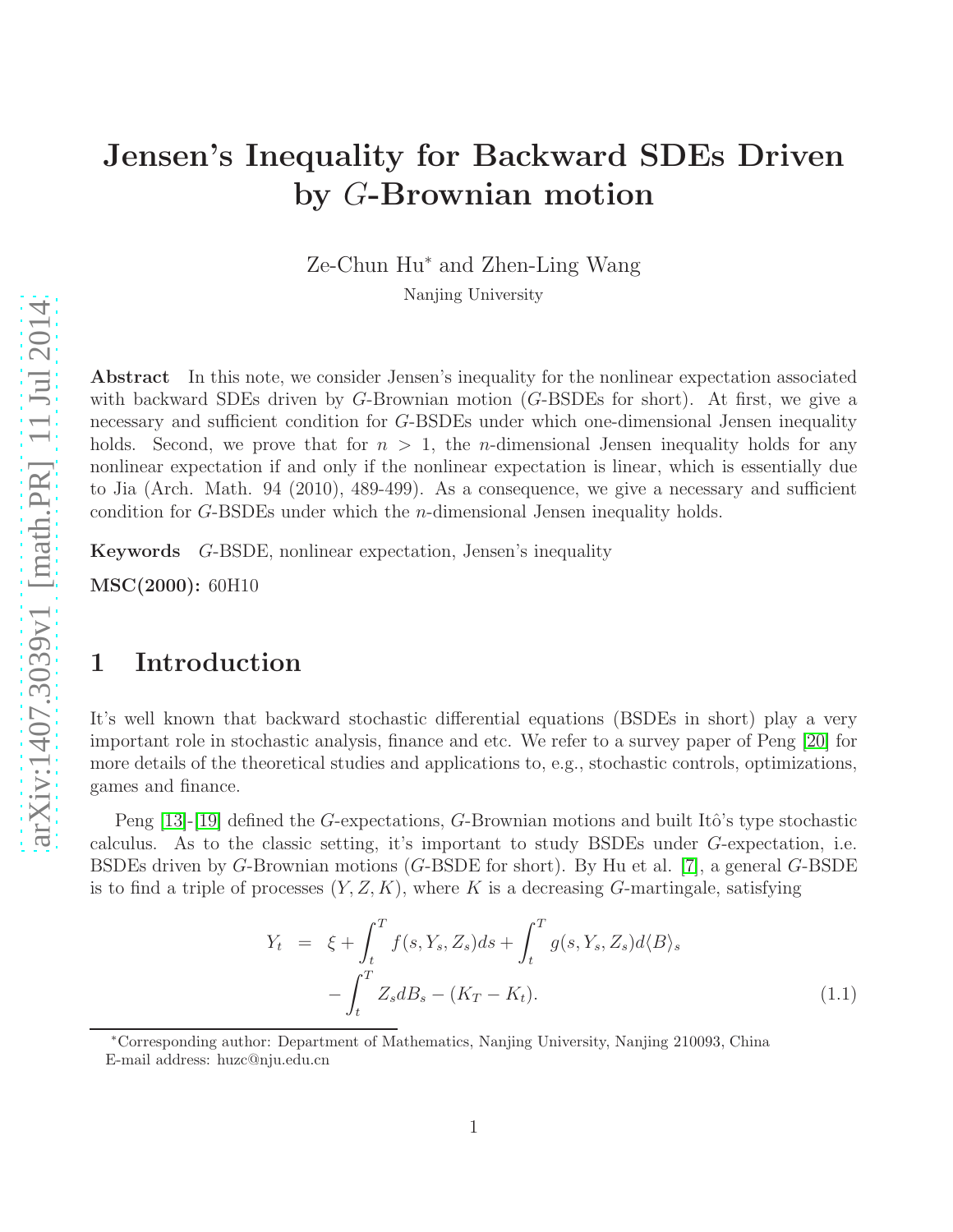When the generator f in [\(1.1\)](#page-0-0) is independent of z and  $g = 0$ , the above prolem can be equivalently formulated as

$$
Y_t = \hat{\mathbb{E}}_t[\xi + \int_t^T f(s, Y_s) ds].
$$

The existence and uniqueness of such fully nonlinear BSDE was obtained in Peng [\[14,](#page-9-2) [16,](#page-10-2) [19\]](#page-10-1). Soner, Touzi and Zhang [\[22\]](#page-10-3) have proved the existence and uniqueness for a type of fully nonlinear BSDE, called 2BSDE, whose generator can contain Z-term.

For the general G-BSDE [\(1.1\)](#page-0-0), Hu et al. proved the existence and uniqueness in [\[7\]](#page-9-1), and studied comparison theorem, nonlinear Feynman-Kac formula and Girsanov transformation in [\[8\]](#page-9-3). He and Hu [\[5\]](#page-9-4) obtained a representation theorem for the generators of G-BSDEs and used the representation theorem to get a converse comparison theorem for G-BSDEs and some equivalent results for the nonlinear expectations generated by G-BSDEs. Peng and Song [\[21\]](#page-10-4) introduced a new notion of G-expectation-weighted Sobolev spaces (G-Sobolev space for short), and proved that G-BSDEs are in fact path dependent PDEs in the corresponding G-Sobolev spaces.

In this note, we study Jensen's inequality for G-BSDEs. For Jensen's inequality for gexpectation associated classical BSDEs, we refer to Briand et al. [\[1\]](#page-9-5), Chen et al. [\[2\]](#page-9-6), Jiang and Chen [\[12\]](#page-9-7), Hu [\[6\]](#page-9-8), Jiang [\[11\]](#page-9-9), Fan [\[3\]](#page-9-10), Jia [\[9\]](#page-9-11), Jia and Peng [\[10\]](#page-9-12) and the references therein.

Recently, Guessab and Schmeisser [\[4\]](#page-9-13) considered the d-dimensional Jensen inequality

$$
T[\psi(f_1,\cdots,f_d)] \geq \psi(T[f_1],\cdots,T[f_d]),
$$

where T is a functional,  $\psi$  is a convex function defined on a closed convex set  $K \subset \mathbb{R}^d$ , and  $f_1, \dots, f_d$  are from some linear space of functions. Among other things, the authors showed that if we exclude three types of convex sets  $K$ , then Jensen's inequality holds for a sublinear functional T if and only if T is linear, positive, and satisfies  $T[1] = 1$ , i.e. T is a linear expectation.

The rest of this note is organized as follows. In Section 2, we give some preliminaries about G-expectation and G-BSDEs. In Section 3, we consider Jensen's inequality for the nonlinear expectation driven by G-BSDEs. In Subsection 3.1, we follow the method of Hu [\[6\]](#page-9-8) and apply the comparision theorem, the converse comparison theorem in He and Hu [\[5\]](#page-9-4) to give a necessary and sufficient condition for G-BSDEs under which one-dimensional Jensen inequality holds. In Subsection 3.2, we prove that for  $n > 1$ , the *n*-dimensional Jensen inequality holds for any nonlinear expectation if and only if the nonlinear expectation is linear, which is essentially due to Jia [\[9\]](#page-9-11), and as a consequence, we give a necessary and sufficient condition for G-BSDEs under which the *n*-dimensional Jensen inequality holds.

## 2 Preliminaries

<span id="page-1-0"></span>In this section, we review some basic notions and results of G-expectation, the related spaces of random variables, and G-BSDE. The readers may refer to [\[19\]](#page-10-1), [\[7\]](#page-9-1) and [\[8\]](#page-9-3) for more details.

Definition 2.1 *Let* Ω *be a given set and let* H *be a linear space of real valued function defined on*  $\Omega$ *, and satisfy:* (i) for each constant c,  $c \in \mathcal{H}$ ; (ii) if  $X \in \mathcal{H}$ *, then*  $|X| \in \mathcal{H}$ *. The space*  $\mathcal{H}$  *can be*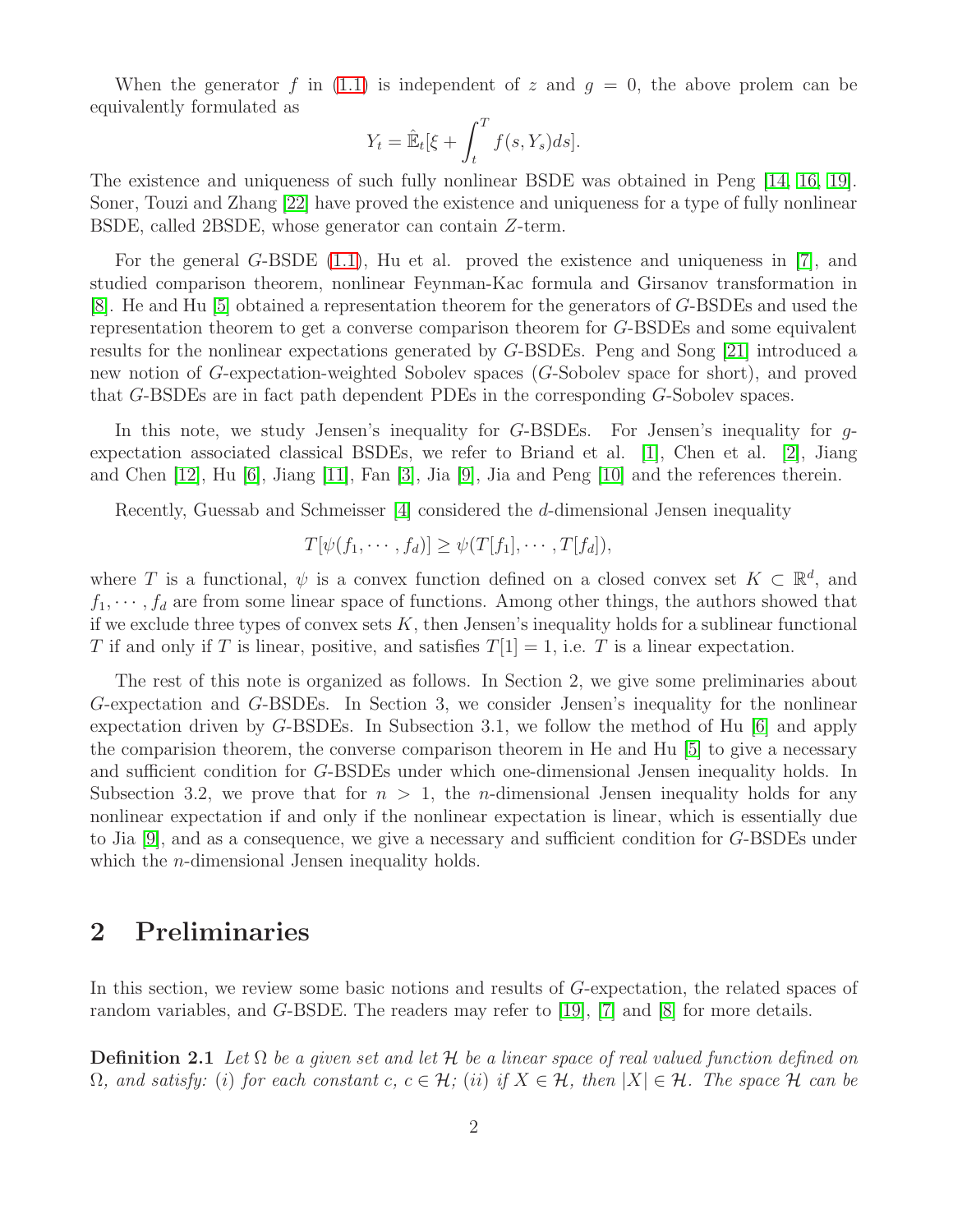*considered as the space of random variables.* A sublinear expectation  $\mathbb{\hat{E}}$  *is a functional*  $\mathbb{\hat{E}} : \mathcal{H} \to \mathbb{R}$ *satisfying*

(i) *Monotonicity:*  $\mathbb{E}[X] > \mathbb{E}[Y]$ *, if*  $X > Y$ ;

(*ii*) *Constant preserving:*  $\mathbb{E}[c] = c$ , for  $c \in \mathbb{R}$ ;

(iii) *Sub-additivity:*  $\mathbb{E}[X+Y] \leq \mathbb{E}[X] + \mathbb{E}[Y]$ *, for each*  $X, Y \in \mathcal{H}$ ;

(*iv*) *Positive homogeneity:*  $\mathbb{E}[\lambda X] = \lambda \mathbb{E}[X]$ , for  $\lambda \geq 0$ .

*The triple*  $(\Omega, \mathcal{H}, \hat{\mathbb{E}})$  *is called a sublinear expectation space. If* (*i*) *and* (*ii*) *are satisfied*,  $\hat{\mathbb{E}}$  *is called a nonlinear expectation and the triple*  $(\Omega, \mathcal{H}, \mathbb{E})$  *is called a nonlinear expectation space.* 

**Definition 2.2** Let  $X_1$  and  $X_2$  be two n-dimensional random vectors defined in sublinear expecta*tion spaces*  $(\Omega, \mathcal{H}, \hat{\mathbb{E}}_1)$  *and*  $(\Omega, \mathcal{H}, \hat{\mathbb{E}}_2)$  *respectively. They are called identically distributed, denoted*  $by X_1 \stackrel{d}{=} X_2$ , if  $\mathbb{E}_1[\varphi(X_1)] = \mathbb{E}_2[\varphi(X_2)]$ , *for all*  $\varphi \in C_{b.Lip}(\mathbb{R}^n)$ , where  $C_{b.Lip}(\mathbb{R}^n)$  denotes the space of all bounded and Lipschitz functions on  $\mathbb{R}^n$ .

**Definition 2.3** *In a sublinear expectation space*  $(\Omega, \mathcal{H}, \hat{\mathbb{E}})$ , a random vector  $Y \in \mathcal{H}^n$  is said to *be independent of another random vector*  $X \in \mathcal{H}^m$  *under*  $\mathbb{E}[\cdot]$ *, denoted by*  $Y \perp X$ *, if for all*  $\varphi \in C_{b.Lip}(\mathbb{R}^{n+m})$  one has  $\mathbb{E}[\varphi(X,Y)] = \mathbb{E}[\mathbb{E}[\varphi(x,Y)]|_{x=X}].$ 

**Definition 2.4** (G-normal distribution) A d-dimensional random vector  $X = (X_1, \dots, X_d)$  in *sublinear expectation space*  $(\Omega, \mathcal{H}, \hat{\mathbb{E}})$  *is called* G-normally distributed if for each a,  $b \geq 0$ , one has  $aX + b\overline{X} \stackrel{d}{=} \sqrt{a^2 + b^2}X$ , where  $\overline{X}$  *is an independent copy of* X*, i.e.*  $\overline{X} \stackrel{d}{=} X$  *and*  $\overline{X} \perp X$ *. Here, the letter* G *denotes the function*

$$
G(A) := \mathbb{\hat{E}}[\frac{1}{2} \langle AX, X \rangle] : \mathbb{S}_d \to \mathbb{R},
$$

*where*  $\mathbb{S}_d = \{A | A \text{ is } d \times d \text{ symmetric matrix}\}.$ 

Peng [\[18\]](#page-10-5) proved that  $X = (X_1, \dots, X_d)$  is G-normally distributed if and only if for each  $\varphi \in C_{b.Lip}(\mathbb{R}^d)$ ,  $u(t, x) := \mathbb{E}[\varphi(x + \sqrt{t}X)], (t, x) \in [0, \infty) \times \mathbb{R}^d$ , is the solution of the following G-heat equation:

$$
\partial_t u - G(D_x^2 u) = 0, \quad u(0, x) = \varphi.
$$

The function  $G(\cdot): \mathbb{S}_d \to \mathbb{R}$  is a monotonic, sublinear mapping on  $\mathbb{S}_d$  and  $G(A) := \mathbb{E}[\frac{1}{2}]$  $\frac{1}{2} \langle AX, X \rangle \leq$ 1  $\frac{1}{2}$ |A| $\mathbb{E}[|X|^2]$ , which implies that there exists a bounded, convex, and closed subset  $\Gamma \subset \mathbb{S}_d^+$  $_d^+$  such that

$$
G(A) = \frac{1}{2} \sup_{\gamma \in \Gamma} \text{tr}[\gamma A],
$$

where  $\mathbb{S}_d^+$ <sup> $^+_d$ </sup> denotes the collection of nonnegative elements in  $\mathbb{S}_d$ . In this note, we only consider nondegenerate G-normal distribution; that is, there exists some  $\sigma^2 > 0$  such that  $G(A) - G(B) \ge$  $\sigma^2 \text{tr}[A - B]$  for any  $A \geq B$ .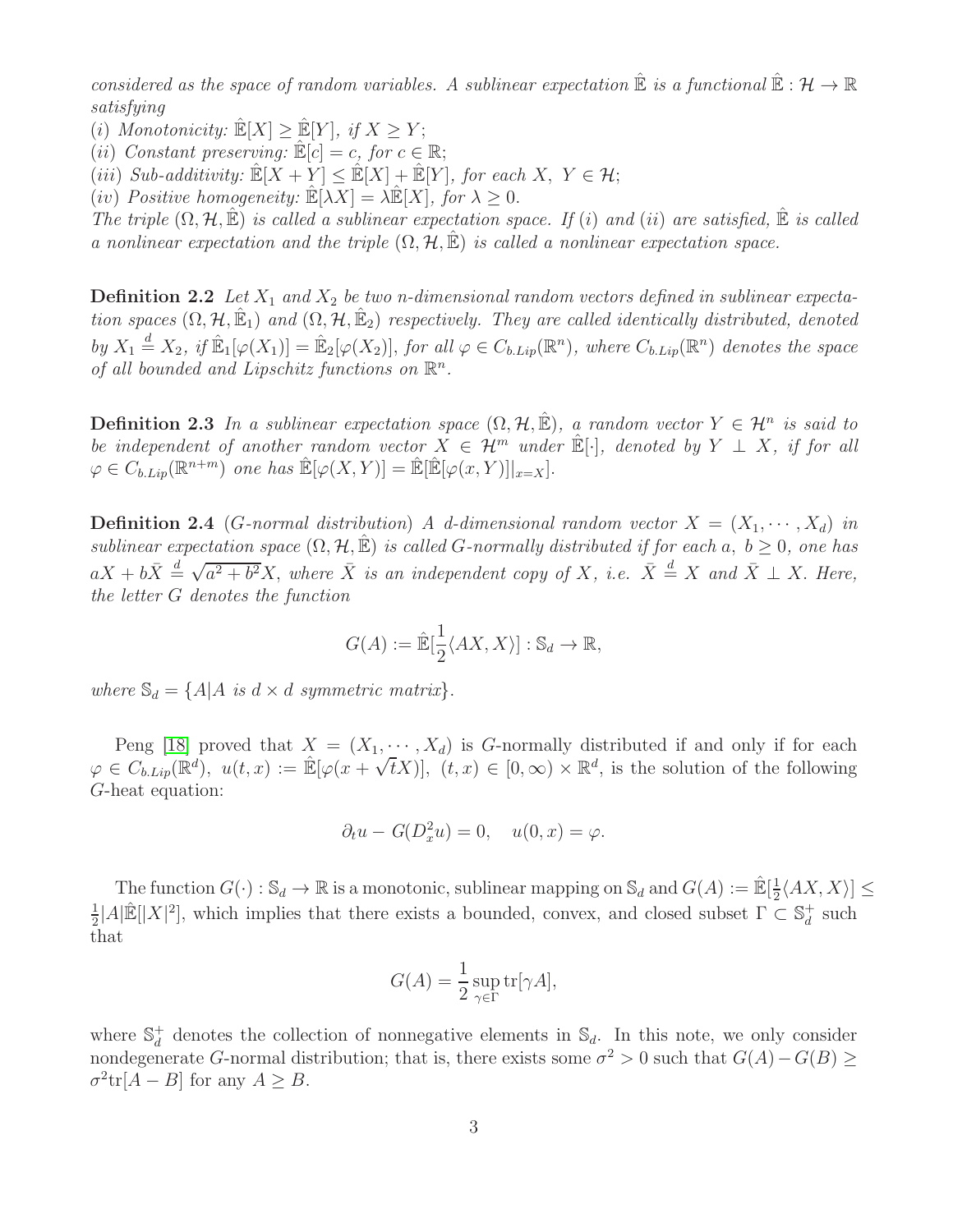**Definition 2.5** *(i)* Let  $\Omega = C_0^d(\mathbb{R}^+)$  denote the space of  $\mathbb{R}^d$ -valued continuous functions on  $[0, \infty)$ *with*  $\omega_0 = 0$  *and*  $B_t(\omega) = \omega_t$  *be the canonical process. For each fixed*  $T \in [0, \infty)$ *, we set* 

$$
L_{ip}(\Omega_T) := \{ \varphi(B_{t_1 \wedge T}, \cdots, B_{t_n \wedge T}) : n \in \mathbb{N}, t_1, \cdots, t_n \in [0, \infty), \varphi \in C_{b.Lip}(\mathbb{R}^{d \times n}) \}.
$$

*It is clear that*  $L_{ip}(\Omega_t) \subseteq L_{ip}(\Omega_T)$  *for*  $t \leq T$ *. We also set*  $L_{ip}(\Omega) := \bigcup_{n=1}^{\infty} L_{ip}(\Omega_n)$ *. Let*  $G : \mathbb{S}_d \to \mathbb{R}$ *be a given monotonic and sublinear function.* G*-expectation is a sublinear expectation defined by*

$$
\hat{\mathbb{E}}[X] = \bar{\mathbb{E}}[\varphi(\sqrt{t_1 - t_0}\xi_1, \cdots, \sqrt{t_m - t_{m-1}}\xi_m)]
$$

*for all*  $X \in L_{ip}(\Omega)$  *with*  $X = \varphi(B_{t_1} - B_{t_0}, B_{t_2} - B_{t_1}, \cdots, B_{t_m} - B_{t_{m-1}})$ *, where*  $\xi_1, \cdots, \xi_m$  *is identically distributed* d*-dimensional* G*-normally distributed random vectors in a sublinear expectation space*  $(\overline{\Omega}, \overline{\mathcal{H}}, \mathbb{E})$  *such that*  $\xi_{i+1}$  *is independent of*  $(\xi_1, \dots, \xi_i)$  *for every*  $i = 1, \dots, m - 1$ *. The corresponding canonical process*  $B_t = (B_t^i)_{i=1}^d$  *is called a G-Brownian motion.* 

(*ii*) For each fixed  $t \in [0, \infty)$ , the conditional G-expectation  $\mathbb{E}_t[\cdot]$  for  $X = \varphi(B_{t_1} - B_{t_0}, B_{t_2} B_{t_1}, \cdots, B_{t_m} - B_{t_{m-1}}) \in L_{ip}(\Omega)$ , where without loss of generality we suppose  $t = t_i, 1 \leq i \leq m$ , is *defined by*

$$
\hat{\mathbb{E}}_t[\varphi(B_{t_1} - B_{t_0}, B_{t_2} - B_{t_1}, \cdots, B_{t_m} - B_{t_{m-1}})] = \psi(B_{t_1} - B_{t_0}, B_{t_2} - B_{t_1}, \cdots, B_{t_i} - B_{t_{i-1}}),
$$
  
where  $\psi(x_1, \cdots, x_i) = \hat{\mathbb{E}}[\varphi(x_1, \cdots, x_i, B_{t_{i+1}} - B_{t_i}, \cdots, B_{t_m} - B_{t_{m-1}})].$ 

We denote by  $L^p_G(\Omega)$ ,  $p \geq 1$ , the completion of  $L_{ip}(\Omega)$  under the norm  $||X||_{p,G} = (\mathbb{E}[|X|^p])^{1/p}$ . Similarly, we can define  $L^p_G(\Omega_T)$ . It is clear that  $L^q_G(\Omega) \subset L^p_G(\Omega)$  for  $1 \leq p \leq q$  and  $\mathbb{E}[\cdot]$  can be extended continuously to  $L_G^1(\Omega)$ .

For each fixed  $\mathbf{a} = (a_1, \dots, a_d) \in \mathbb{R}^d$ ,  $B_t^{\mathbf{a}} = \langle \mathbf{a}, B_t \rangle$  is a 1-dimensional  $G_{\mathbf{a}}$ -Brownian motion on  $(\Omega, \mathcal{H}, \hat{\mathbb{E}})$ , where  $G_{\mathbf{a}}(\alpha) = \frac{1}{2}(\sigma_{\mathbf{a}\mathbf{a}^T}^2 \alpha^+ - \sigma_{-\mathbf{a}\mathbf{a}^T}^2 \alpha^-)$ ,  $\sigma_{\mathbf{a}\mathbf{a}^T}^2 = 2G(\mathbf{a}\mathbf{a}^T) = \hat{\mathbb{E}}[\langle \mathbf{a}, B_1 \rangle^2]$ ,  $\sigma_{-\mathbf{a}\mathbf{a}^T}^2 =$  $-2G(-aa^T) = -\mathbb{E}[-\langle \mathbf{a}, B_1 \rangle^2]$ . In particular, for each t,  $s \geq 0$ ,  $B_{t+s}^{\mathbf{a}} - B_t^{\mathbf{a}} \stackrel{d}{=} N(0 \times [s\sigma_{-\mathbf{a}\mathbf{a}^T}^2, s\sigma_{\mathbf{a}\mathbf{a}^T}^2])$ .

Let  $\pi_T^N = \{t_0^N, t_1^N, \cdots, t_N^N\},\ N = 1, 2, \cdots$ , be a sequence of partitions of  $[0, t]$  such that  $\mu(\pi_T^N) = \max\{|t_{i+1} - t_i| : i = 0, 1, \cdots, N-1\} \to 0.$  The quadratic variation process of  $\langle B^{\mathbf{a}} \rangle$  is defined by

$$
\langle B^{\mathbf{a}} \rangle_t := \lim_{\mu(\pi_1^N) \to 0} \sum_{k=0}^{N-1} (B^{\mathbf{a}}_{t_{k+1}^N} - B^{\mathbf{a}}_{t_k^N})^2 = (B^{\mathbf{a}}_t)^2 - 2 \int_0^t B^{\mathbf{a}}_s dB^{\mathbf{a}}_s.
$$

For each fixed  $\mathbf{a}, \bar{\mathbf{a}} \in \mathbb{R}^d$ , the mutual variation process of  $B^{\mathbf{a}}$  and  $B^{\bar{\mathbf{a}}}$  is defined by

$$
\langle B^{\mathbf{a}}, B^{\bar{\mathbf{a}}}\rangle_t := \frac{1}{4} [\langle B^{\mathbf{a}} + B^{\bar{\mathbf{a}}}\rangle_t - \langle B^{\mathbf{a}} - B^{\bar{\mathbf{a}}}\rangle_t] = \frac{1}{4} [\langle B^{\mathbf{a}+\bar{\mathbf{a}}}\rangle_t - \langle B^{\mathbf{a}-\bar{\mathbf{a}}}\rangle_t].
$$

**Definition 2.6** For fixed  $T \geq 0$ , let  $M_G^0(0,T)$  be the collection of process in the following form: *for a given partition*  $\pi_T = \{t_0, t_1, \cdots, t_N\}$  *of*  $[0, T]$ *,* 

$$
\eta_t(\omega) = \sum_{k=0}^{N-1} \xi_k(\omega) \mathbf{I}_{[t_k, t_{k+1})}(t),
$$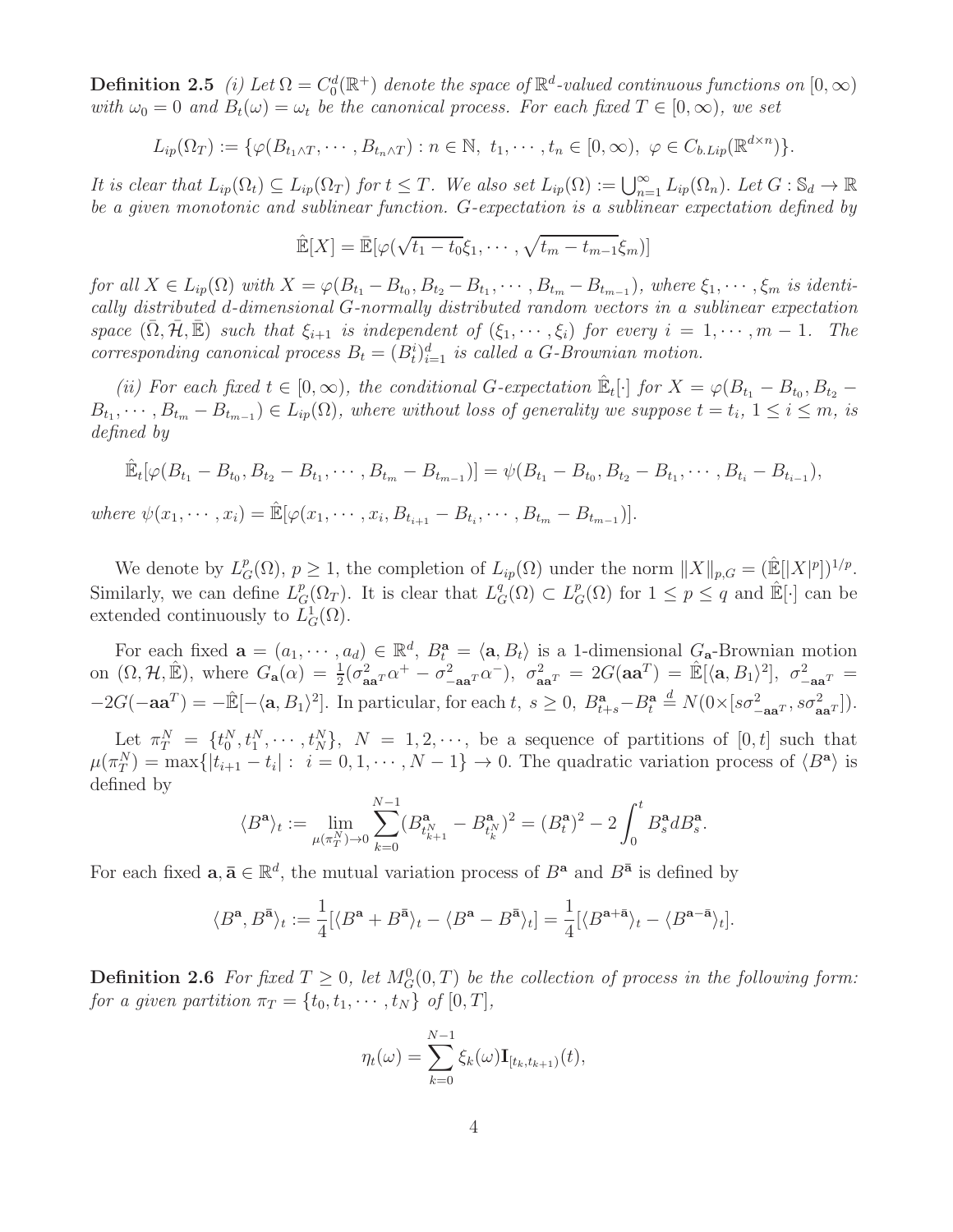where  $\xi_k \in L_G^p(\Omega_{t_k}), k = 0, 1, 2, \cdots, N-1$ . For  $p \geq 1$ , we denote by  $H_G^p(0,T), M_G^p(0,T)$  the completion of  $M_G^0(0,T)$  under the norms  $\|\eta\|_{H^p_G} = {\{\hat{\mathbb{E}}[(\int_0^T |\eta_t|^2 dt)^{p/2}]\}}^{1/p}, \|\eta\|_{M^p_G} = {\{\hat{\mathbb{E}}[\int_0^T |\eta_t|^p dt]\}}^{1/p},$ *respectively.*

Let  $S_G^0(0,T) = \{h(t, B_{t_1 \wedge t}, \cdots, B_{t_n \wedge t}) : t_1, \cdots, t_n \in [0,T], h \in C_{b.Lip}(\mathbb{R}^{n+1})\}.$  For  $p \geq 1$ , denote by  $S_G^p(0,T)$  the completion of  $S_G^0(0,T)$  under the norm  $||\eta||_{S_G^p} = {\{\mathbb{R}[\sup_{t\in[0,T]} |\eta_t|^p]\}}^{\frac{1}{p}}$ .

We consider the following type of G-BSDEs (in this note we always use Einstein convention):

<span id="page-4-0"></span>
$$
Y_t = \xi + \int_t^T f(s, Y_s, Z_s) ds + \int_t^T g_{ij}(s, Y_s, Z_s) d\langle B^i, B^j \rangle_s
$$

$$
- \int_t^T Z_s dB_s - (K_T - K_t), \qquad (2.2)
$$

where

 $f(t, \omega, y, z), g_{ij}(t, \omega, y, z) : [0, T] \times \Omega_T \times \mathbb{R} \times \mathbb{R}^d \to \mathbb{R},$ 

satisfy the following properties:

(H1) There exists some  $\beta > 1$  such that for any y, z,  $f(\cdot, \cdot, y, z)$ ,  $g_{ij}(\cdot, \cdot, y, z) \in M_G^{\beta}(0,T)$ ;

(H2) There exists some  $L > 0$  such that

$$
|f(t,y,z)-f(t,y',z')|+\sum_{i,j=1}^d|g_{ij}(t,y,z)-g_{ij}(t,y',z')|\leq L(|y-y'|+|z-z'|).
$$

Denote by  $\mathfrak{S}_G^{\alpha}(0,T)$  the completion of processes  $(Y, Z, K)$  such that  $Y \in S_G^{\alpha}(0,T)$ ,  $Z \in$  $H_G^{\alpha}(0,T;\mathbb{R}^d)$ , K is a decreasing G-martingale with  $K_0 = 0$  and  $K_T \in L_G^{\alpha}(\Omega_T)$ .

**Definition 2.7** *Let*  $\xi \in L_G^{\beta}(\Omega_T)$  *and*  $f$  *and*  $g_{ij}$  *satisfy (H1) and (H2) for some*  $\beta > 1$ *.* A triplet *of processes*  $(Y, Z, K)$  *is called a solution of*  $(2.2)$  *if for some*  $1 < \alpha < \beta$  *the following properties hold:*

(a) 
$$
(Y, Z, K) \in \mathfrak{S}_G^{\alpha}(0, T);
$$
  
(b)  $Y_t = \xi + \int_t^T f(s, Y_s, Z_s) ds + \int_t^T g_{ij}(s, Y_s, Z_s) d\langle B^i, B^j \rangle_s - \int_t^T Z_s dB_s - (K_T - K_t).$ 

**Theorem 2.8** ([\[7\]](#page-9-1)) Assume that  $\xi \in L_G^{\beta}(\Omega_T)$  and f and  $g_{ij}$  satisfy (H1) and (H2) for some  $\beta > 1$ *. Then, equation* [\(2.2\)](#page-4-0) *has a unique solution*  $(Y, Z, K)$ *. Moreover, for any*  $1 < \alpha < \beta$ *, one*  $has Y \in S_G^{\alpha}(0, T), Z \in H_G^{\alpha}(0, T; \mathbb{R}^d)$  and  $K_T \in L_G^{\alpha}(\Omega_T)$ .

In this note, we also need the following assumptions for G-BSDE [\(2.2\)](#page-4-0) (see He and Hu [\[5\]](#page-9-4)).

(H3) For each fixed  $(\omega, y, z) \in \Omega_T \times \mathbb{R} \times \mathbb{R}^d$ ,  $t \to f(t, \omega, y, z)$  and  $t \to g_{ij}(t, \omega, y, z)$  are continuous.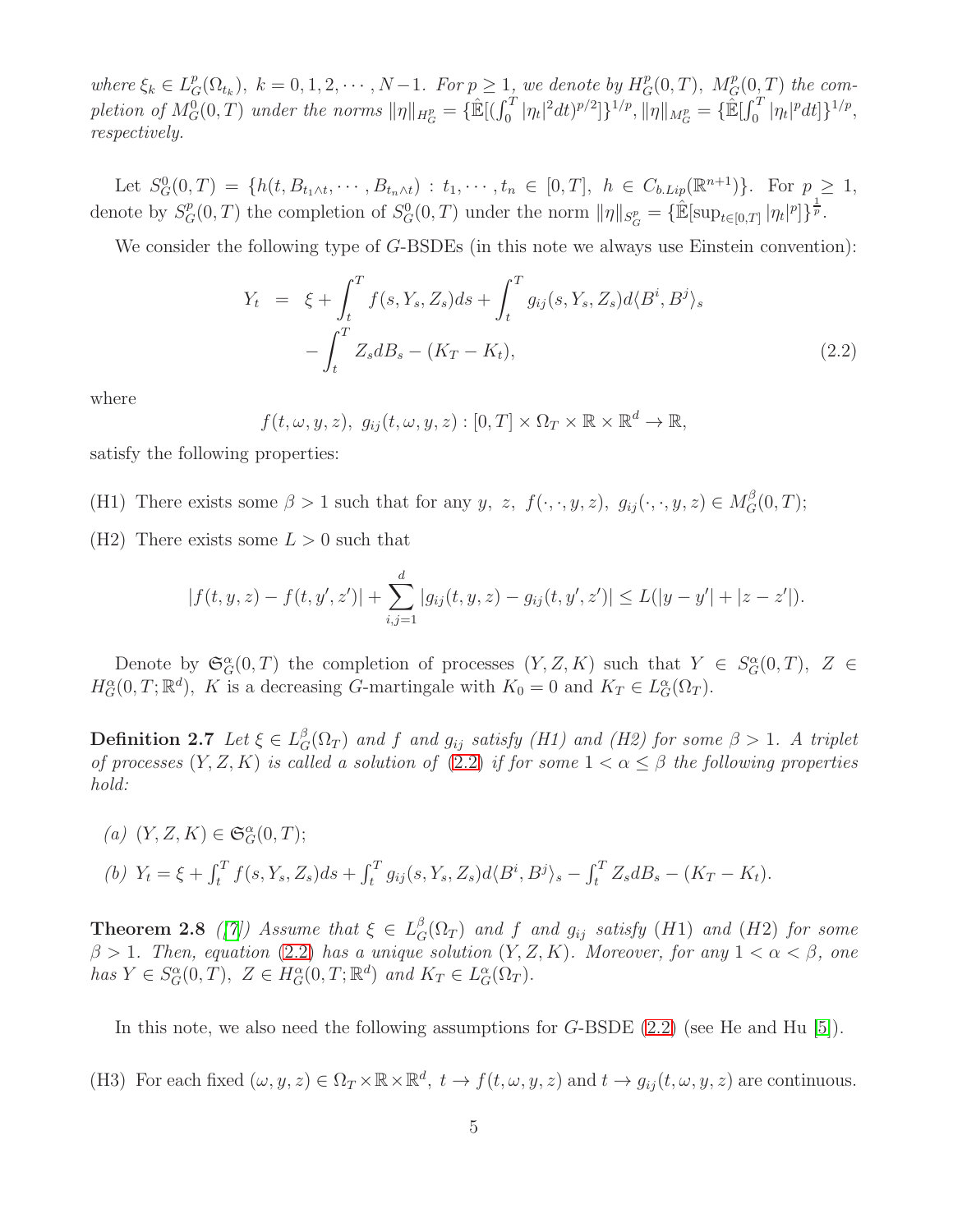(H4) For each fixed  $(t, y, z) \in [0, T) \times \mathbb{R} \times \mathbb{R}^d$ ,  $f(t, y, z)$ ,  $g_{ij}(t, y, z) \in L_G^{\beta}(\Omega_t)$ , and

$$
\lim_{\varepsilon \to 0+} \frac{1}{\varepsilon} \hat{\mathbb{E}} \left[ \int_t^{t+\varepsilon} \left( |f(u, y, z) - f(t, y, z)|^\beta + \sum_{i,j=1}^d |g_{ij}(u, y, z) - g_{ij}(t, y, z)|^\beta \right) du \right] = 0. \tag{2.3}
$$

(H5) For each fixed  $(t, \omega, y) \in [0, T] \times \Omega_T \times \mathbb{R}$ ,  $f(t, \omega, y, 0) = g_{ij}(t, \omega, y, 0) = 0$ .

## 3 Jensen's inequality for G-BSDEs

We consider the following G-BSDE:

$$
Y_t = \xi + \int_t^T f(s, Y_s, Z_s) ds + \int_t^T g_{ij}(s, Y_s, Z_s) d\langle B^i, B^j \rangle_s - \int_t^T Z_s dB_s - (K_T - K_t),
$$
\n(3.1)

where  $g_{ij} = g_{ji}$ , and f and  $g_{ij}$  satisfy the conditions (H1)-(H5). Define  $\mathbb{E}_t[\xi] = Y_t$ .

#### 3.1 One-dimensional Jensen inequality

Theorem 3.1 *The following two statements are equivalent:* (*i*) Jensen's inequality holds, i.e, for each  $\xi \in L^2_G(\Omega_T)$ , and any convex function  $h : \mathbb{R} \to \mathbb{R}$ , if  $h(\xi) \in L_G^2(\Omega_T)$ , then

<span id="page-5-3"></span><span id="page-5-2"></span><span id="page-5-1"></span><span id="page-5-0"></span>
$$
\tilde{\mathbb{E}}_t[h(\xi)] \ge h(\tilde{\mathbb{E}}_t[\xi]), \quad \forall t \in [0, T]. \tag{3.2}
$$

 $(ii) \ \forall \lambda, \ \mu \in \mathbb{R}, \ \lambda \neq 0, \ \forall (t, y, z) \in [0, T] \times \mathbb{R} \times \mathbb{R}^d,$  $\lambda f(t, y, z) - f(t, \lambda y + \mu, \lambda z) + 2G((\lambda g_{ij}(t, y, z) - g_{ij}(t, \lambda y + \mu, \lambda z))_{i,j=1}^d) \leq 0, \quad q.s.$  (3.3)

**Proof.** The idea of the proof comes from Theorem 3.1 of [\[6\]](#page-9-8).

 $(i) \Rightarrow (ii)$ : For fixed  $\lambda \neq 0$  and  $\mu$ , we define a convex function  $h(x) = \lambda x + \mu$ . Let  $(Y_t, Z_t, K_t)$ be the unique solution of the G-BSDE [\(3.1\)](#page-5-0). Define  $Y'_t = \lambda Y_t + \mu$ ,  $Z'_t = \lambda Z_t$ ,  $K'_t = \lambda K_t$ . Then  $(Y'_t)$  $t'$ ,  $Z'_{t}$ ,  $K'_{t}$ ) is the unique solution of the following G-BSDE:

$$
Y'_t = h(\xi) + \int_t^T f'(s, Y'_s, Z'_s)ds + \int_t^T g'_{ij}(s, Y'_s, Z'_s)d\langle B^i, B^j \rangle_s - \int_t^T Z'_s dB_s - (K'_T - K'_t),
$$
\n(3.4)

where  $f'(t, y, z) = \lambda f(t, \frac{y-\mu}{\lambda}, \frac{z}{\lambda})$  $(\frac{z}{\lambda}), g'_{ij}(t, y, z) = \lambda g_{ij}(t, \frac{y-\mu}{\lambda}, \frac{z}{\lambda})$  $\frac{z}{\lambda}$ ).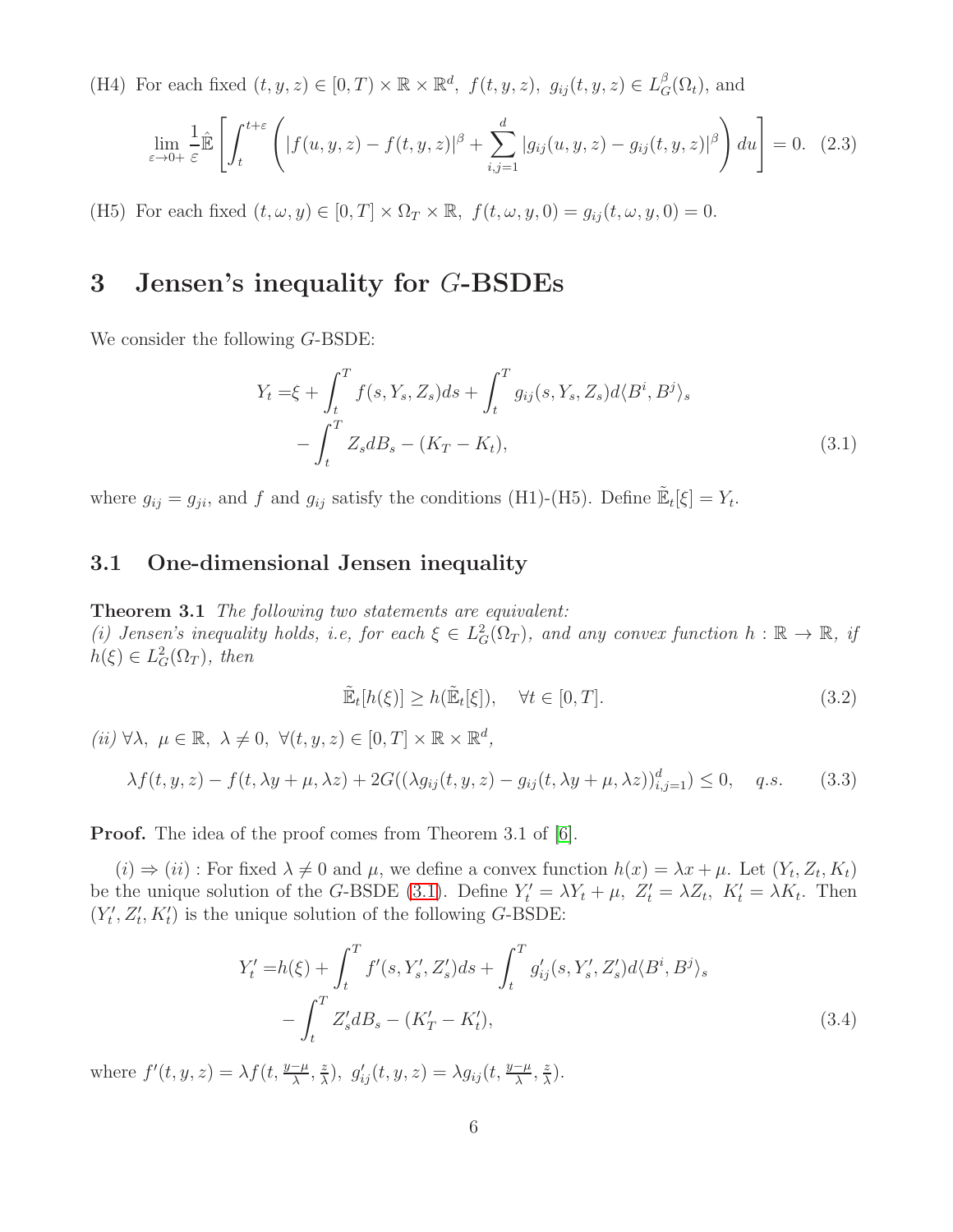Denote  $\mathbb{E}'_t[h(\xi)] = Y'_t$  $t'$ . By  $(3.2)$ , we get

$$
\tilde{\mathbb{E}}_t[h(\xi)] \ge h(\tilde{\mathbb{E}}_t[\xi]) = \lambda Y_t + \mu = Y'_t = \tilde{\mathbb{E}}'_t[h(\xi)].\tag{3.5}
$$

For any  $\eta \in L_G^2(\Omega_T)$ , put  $\xi = h^{-1}(\eta)$ . Then we have by [\(3.5\)](#page-6-0)

<span id="page-6-0"></span>
$$
\tilde{\mathbb{E}}_t[\eta] \geq \tilde{\mathbb{E}}'_t[\eta].
$$

By the converse comparison theorem [\[5,](#page-9-4) Theorem 15], we obtain that

$$
(f'-f)(t, y', z') + 2G((g'_{ij} - g_{ij})_{i,j=1}^d)(t, y', z') \le 0 \text{ q.s.},
$$

which implies

$$
f'(t, y', z') - f(t, y', z') + 2G((g'_{ij}(t, y', z') - g_{ij}(t, y', z'))_{i,j=1}^d)
$$
  
=  $\lambda f(t, \frac{y' - \mu}{\lambda}, \frac{z'}{\lambda}) - f(t, y', z') + 2G((\lambda g_{ij}(t, \frac{y' - \mu}{\lambda}, \frac{z'}{\lambda}) - g_{ij}(t, y', z'))_{i,j=1}^d)$   

$$
\frac{y := \frac{y' - \mu}{\lambda}}{z := \frac{z'}{\lambda}} \lambda f(t, y, z) - f(t, \lambda y + \mu, \lambda z) + 2G((\lambda g_{ij}(t, y, z) - g_{ij}(t, \lambda y + \mu, \lambda z))_{i,j=1}^d)
$$
  
 $\leq 0, \quad q.s.$ 

Hence  $(ii)$  holds.

 $(ii) \Rightarrow (i)$ : First, take a linear function  $h(x) = \lambda x + \mu$  where  $\lambda \neq 0$ . Let  $(Y_t, Z_t, K_t)$  be the unique solution of G-BSDE [\(3.1\)](#page-5-0), and denote  $Y'_t = \lambda Y_t + \mu$ ,  $Z'_t = \lambda Z_t$ ,  $K'_t = \lambda K_t$ . Then  $(Y'_t)$  $(t', Z'_t, K'_t)$  is the unique solution of G-BSDE [\(3.4\)](#page-5-2). Let  $f', g'_{ij}$  be defined as in (3.4). Then by  $(ii)$ , we have

$$
(f'-f)(t,y,z) + 2G((g'_{ij} - g_{ij})_{i,j=1}^d)(t,y,z) \le 0 \text{ q.s.},
$$

which together with the comparision theorem [\[5,](#page-9-4) Proposition 13] implies that

$$
\tilde{\mathbb{E}}_t[h(\xi)] \ge \tilde{\mathbb{E}}_t'[h(\xi)] = Y_t' = \lambda Y_t + \mu = \lambda \tilde{\mathbb{E}}_t[\xi] + \mu = h(\tilde{\mathbb{E}}_t[\xi]).
$$
\n(3.6)

For any convex function h, there exists a countable set D in  $\mathbb{R}^2$ , such that

$$
h(x) = \sup_{(\lambda,\mu)\in D} (\lambda x + \mu).
$$
 (3.7)

By  $(3.6)$  and  $(3.7)$ , we have

$$
\tilde{\mathbb{E}}_t[h(\xi)] = \tilde{\mathbb{E}}_t[\sup_{(\lambda,\mu)\in D} (\lambda\xi + \mu)] \ge \sup_{(\lambda,\mu)\in D} (\lambda\tilde{\mathbb{E}}_t[\xi] + \mu) = h(\tilde{\mathbb{E}}_t[\xi]),
$$

i.e.  $(i)$  holds.

Remark 3.2 *(i) If* f *and* gij *are independent of* y*, then the condition of* [\(3.3\)](#page-5-3) *becomes*

$$
\lambda f(t, z) - f(t, \lambda z) + 2G((\lambda g_{ij}(t, z) - g_{ij}(t, \lambda z))_{i,j=1}^d) \le 0, \ q.s.
$$

*(ii)* If  $g_{ij} \equiv 0$ *, then the condition of* [\(3.3\)](#page-5-3) *becomes* 

$$
f(t, \lambda y + \mu, \lambda z) \ge \lambda f(t, y, z), \ q.s.
$$
\n(3.8)

*Taking*  $\lambda = 1$ *, then*  $f(t, y + \mu, z) \ge f(t, y, z)$ *, q.s., which implies that* f *is independent of y. Thus* [\(3.8\)](#page-6-3) *becomes*  $f(t, \lambda z) \geq \lambda f(t, z)$ , q.s. *This is just the condition in Hu* [\[6,](#page-9-8) *Theorem 3.1*].

<span id="page-6-3"></span><span id="page-6-2"></span><span id="page-6-1"></span> $\Box$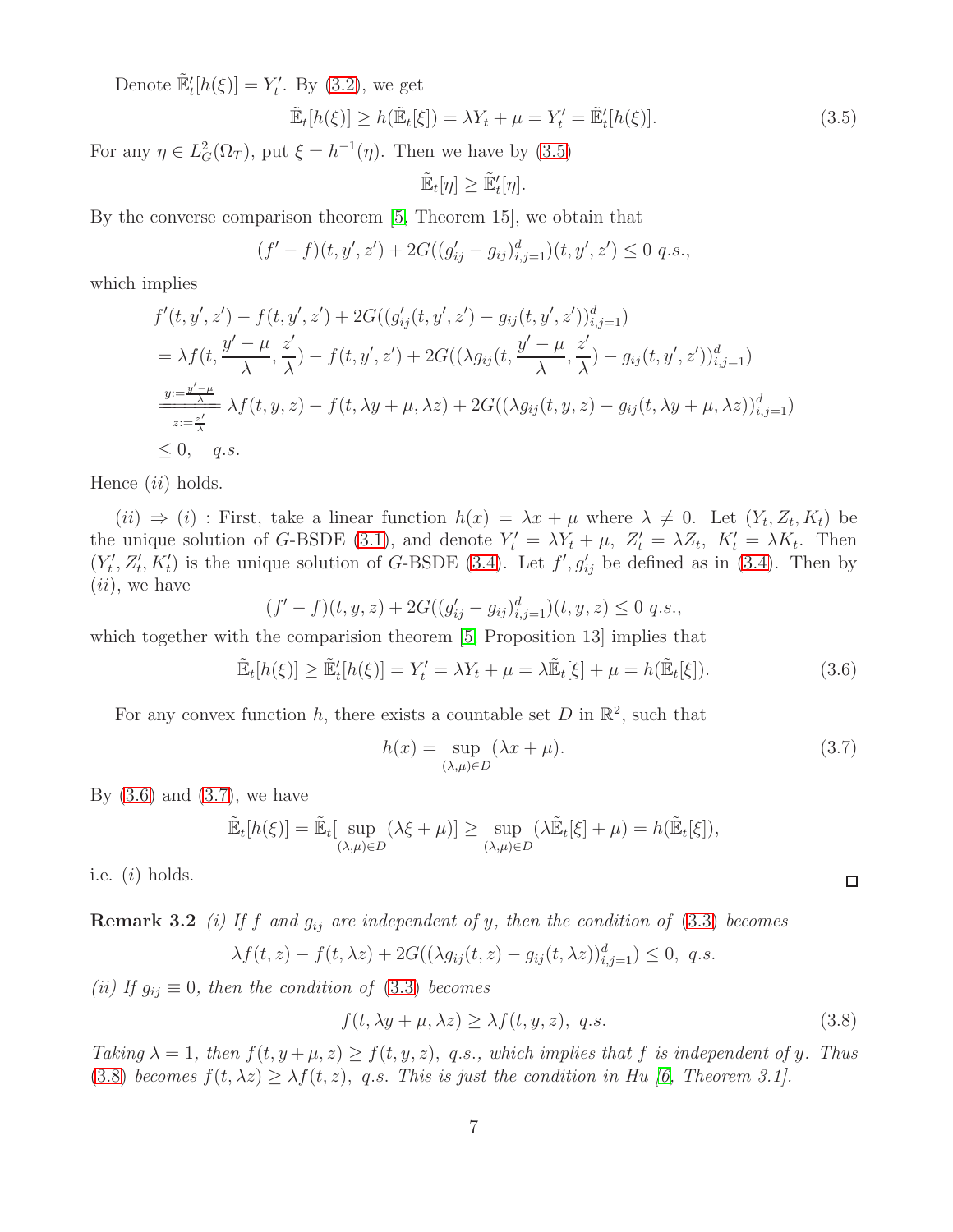#### 3.2 Multi-dimensional Jensen inequality

At first, we prove a result for any nonlinear expectation, which is essentially due to Jia (see [\[9,](#page-9-11) Theorem 3.3]).

**Theorem 3.3** *Assume that*  $n > 1$  *and*  $(\Omega, \mathcal{H}, \hat{\mathbb{E}})$  *is a nonlinear expectation space defined by Definition [2.1.](#page-1-0) Then the following two claims are equivalent:*  $(a) \mathbb{E}$  *is linear, i.e., for any*  $\lambda, \gamma \in \mathbb{R}, X, Y \in \mathcal{H}$ ,

$$
\mathbb{E}[\lambda X + \gamma Y] = \lambda \mathbb{E}[X] + \gamma \mathbb{E}[Y];\tag{3.9}
$$

*(b)* the n-dimensional Jensen inequality for nonlinear expectation  $\mathbb{\hat{E}}$  holds, i.e. for each  $X_i \in$  $\mathcal{H}(i = 1, \dots, n)$  and convex function  $h : \mathbb{R}^n \to \mathbb{R}$ , if  $h(X_1, \dots, X_n) \in \mathcal{H}$ , then

$$
\mathbb{E}[h(X_1,\cdots,X_n)] \geq h(\mathbb{E}[X_1],\cdots,\mathbb{E}[X_n]).
$$

**Proof.** The proof of [\[9,](#page-9-11) Theorem 3.3] can be moved to this case. For the reader's convenience, we spell out the details.

 $(b) \Rightarrow (a)$ : For any  $(\lambda_1, \dots, \lambda_n) \in \mathbb{R}^n$ , by (b) we have that

<span id="page-7-0"></span>
$$
\hat{\mathbb{E}}\left[\sum_{i=1}^{n} \lambda_i X_i\right] \ge \sum_{i=1}^{N} \lambda_i \hat{\mathbb{E}}[X_i].
$$
\n(3.10)

Taking  $\lambda_1 > 0, \lambda_j = 0, j = 2, \dots, n$ , we get that

$$
\mathbb{\hat{E}}\left[\lambda_1 X_1\right] \geq \lambda_1 \mathbb{\hat{E}}[X_1] \geq \lambda_1 \cdot \frac{1}{\lambda} \mathbb{\hat{E}}[\lambda X_1] = \mathbb{\hat{E}}\left[\lambda_1 X_1\right],
$$

which together with  $\mathbb{E}[0] = 0$  (by (ii) in Definition [2.1\)](#page-1-0) implies that  $\mathbb{E}$  is positively homogeneous. Put  $\lambda_1 = 1, \lambda_2 = -1$  and  $\lambda_1 = \lambda_2 = 1$  respectively, and put  $\lambda_j = 0$  for  $j > 2$  in [\(3.10\)](#page-7-0), we get

$$
\hat{\mathbb{E}}[X_1 - X_2] \ge \hat{\mathbb{E}}[X_1] - \hat{\mathbb{E}}[X_2], \quad \hat{\mathbb{E}}[X_1 + X_2] \ge \hat{\mathbb{E}}[X_1] + \hat{\mathbb{E}}[X_2].
$$

It follows that  $\mathbb{E}[X_1] \leq \mathbb{E}[X_2] + \mathbb{E}[X_1 - X_2] \leq \mathbb{E}[X_2 + (X_1 - X_2)] = \mathbb{E}[X_1]$ . Thus we have  $\mathbb{E}[X_1 - X_2] = \mathbb{E}[X_1] - \mathbb{E}[X_2]$  and  $\mathbb{E}[X_1 + X_2] = \mathbb{E}[(X_1 + X_2) - X_2] + \mathbb{E}[X_2] = \mathbb{E}[X_1] + \mathbb{E}[X_2]$ . Hence  $\mathbb{\hat{E}}$  is homogeneous and thus it's linear.

(a) 
$$
\Rightarrow
$$
 (b): For any  $(\lambda_1, \dots, \lambda_n, \mu) \in \mathbb{R}^{n+1}$ , by (a) and (ii) in Definition 2.1, we have

<span id="page-7-1"></span>
$$
\hat{\mathbb{E}}\left[\sum_{i=1}^{n} \lambda_i X_i + \mu\right] = \hat{\mathbb{E}}\left[\sum_{i=1}^{n} \lambda_i X_i\right] + \mu = \sum_{i=1}^{n} \lambda_i \hat{\mathbb{E}}[X_i] + \mu. \tag{3.11}
$$

For any convex function  $h : \mathbb{R}^n \to \mathbb{R}$ , there exists a countable set  $D \subset \mathbb{R}^{n+1}$  such that

<span id="page-7-2"></span>
$$
h(x) = \sup_{(\lambda_1, \cdots, \lambda_n, \mu) \in D} \left( \sum_{i=1}^n \lambda_i x_i + \mu \right).
$$
 (3.12)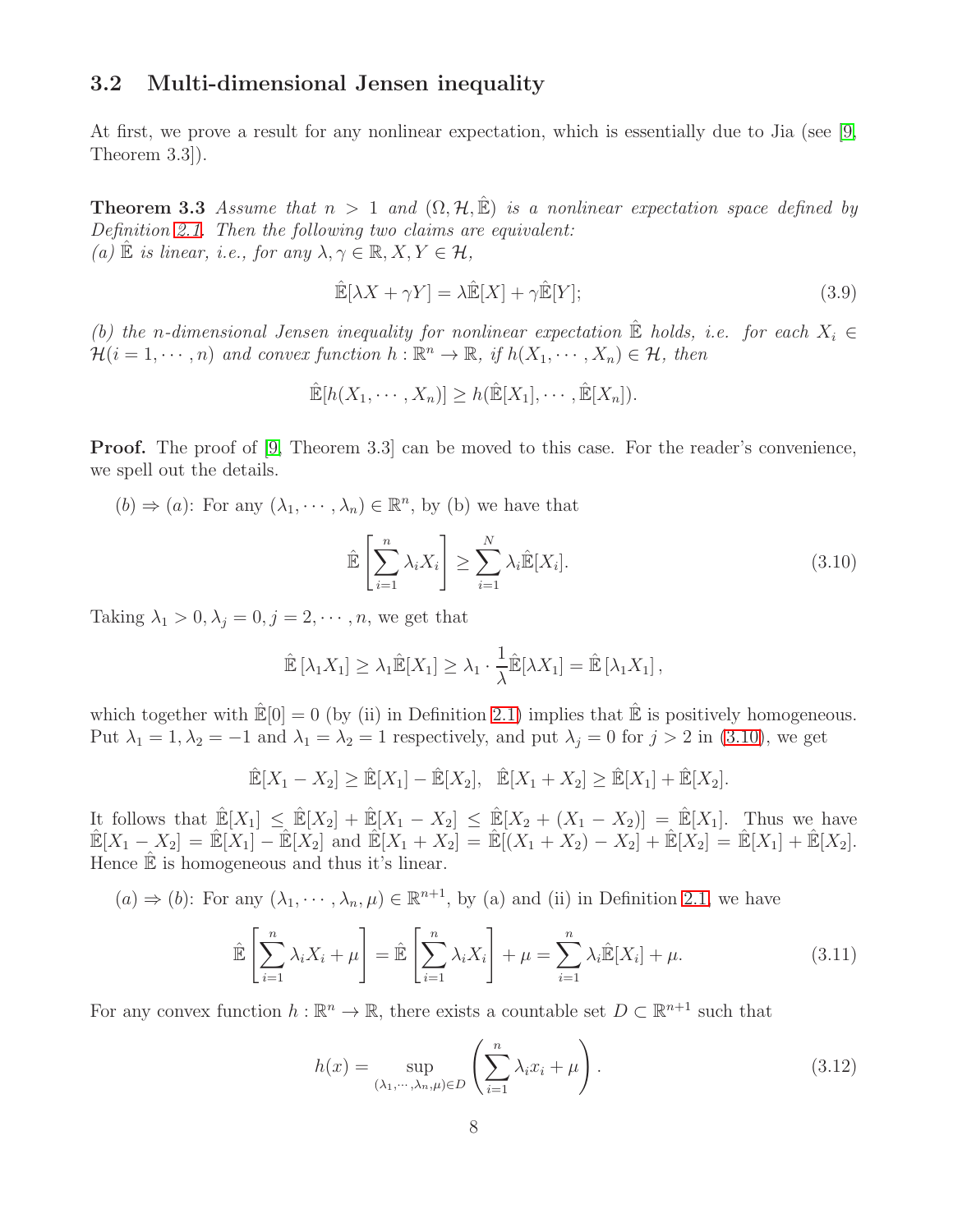By [\(3.11\)](#page-7-1) and (i) in Definition [2.1,](#page-1-0) for any  $(\lambda_1, \dots, \lambda_n, \mu) \in D$ , we have

$$
\hat{\mathbb{E}}[h(X_1,\dots,X_n)] \geq \hat{\mathbb{E}}\left[\sum_{i=1}^n \lambda_i X_i + \mu\right] = \sum_{i=1}^n \lambda_i \hat{\mathbb{E}}[X_i] + \mu,
$$

<span id="page-8-0"></span>which together with  $(3.12)$  implies  $(b)$ .

**Proposition 3.4** *Assume that*  $n > 1$  *and*  $t \in [0, T]$ *. Then the following two claims are equivalent: (i)*  $\mathbb{E}_t$  *is linear, i.e., for any*  $\lambda, \gamma \in \mathbb{R}, X, Y \in \mathcal{H}$ ,

$$
\widetilde{\mathbb{E}}_t[\lambda X + \gamma Y] = \lambda \widetilde{\mathbb{E}}_t[X] + \gamma \widetilde{\mathbb{E}}_t[Y];\tag{3.13}
$$

*(ii) the n*-dimensional Jensen inequality for  $\mathbb{E}_t$  holds, i.e. for each  $X_i \in \mathcal{H}(i = 1, \dots, n)$  and *convex function*  $h : \mathbb{R}^n \to \mathbb{R}$ *, if*  $h(X_1, \dots, X_n) \in \mathcal{H}$ *, then* 

$$
\tilde{\mathbb{E}}_t[h(X_1,\cdots,X_n)] \ge h(\tilde{\mathbb{E}}_t[X_1],\cdots,\tilde{\mathbb{E}}_t[X_n]).
$$

**Proof.** By [\[8,](#page-9-3) Theorem 5.1 (1)(2)], we know that  $\mathbb{E}_t$  satisfies monotonicity and constant preserving. Then all the proof of the above theorem can be moved to this case.  $\Box$ 

**Corollary 3.5** *Assume that*  $n > 1$ *. Then the following two claims are equivalent: (i) for any*  $t \in [0, T]$ , the *n*-dimensional Jensen inequality for  $\mathbb{E}_t$  holds, i.e. for each  $X_i \in \mathcal{H}(i =$ 1,  $\cdots$ , *n*) and convex function  $h : \mathbb{R}^n \to \mathbb{R}$ , if  $h(X_1, \cdots, X_n) \in \mathcal{H}$ , then

$$
\tilde{\mathbb{E}}_t[h(X_1,\cdots,X_n)] \ge h(\tilde{\mathbb{E}}_t[X_1],\cdots,\tilde{\mathbb{E}}_t[X_n]);
$$

(*ii*) for any  $t \in [0, T], y, y' \in \mathbb{R}, z, z' \in \mathbb{R}^d, \lambda \geq 0$ ,

$$
f(t, y + y', z + z') - f(t, y, z) - f(t, y', z')
$$
  
= -2G  $((g_{ij}(t, y + y', z + z') - g_{ij}(t, y, z) - g_{ij}(t, y', z'))_{i,j=1}^d)$ ,

*and*

$$
f(t, \lambda y, \lambda z) - \lambda f(t, y, z) = 2G\left((\lambda g_{ij}(t, y, z) - g_{ij}(t, \lambda y, \lambda z))_{i,j=1}^d\right)
$$
  
= -2G\left((g\_{ij}(t, \lambda y, \lambda z) - \lambda g\_{ij}(t, y, z))\_{i,j=1}^d\right).

**Proof.** By Proposition [3.4,](#page-8-0) we know that (i) holds if and only if for any  $t \in [0, T]$ ,  $\mathbb{E}_t$  is linear. Then by [\[5,](#page-9-4) Proposition 17 (2)(4)], we obtain that (i) and (ii) are equivalent.

#### Acknowledgments

We are grateful to the support of NNSFC and Jiangsu Province Basic Research Program (Natural Science Foundation) (Grant No. BK2012720).

 $\Box$ 

$$
\Box
$$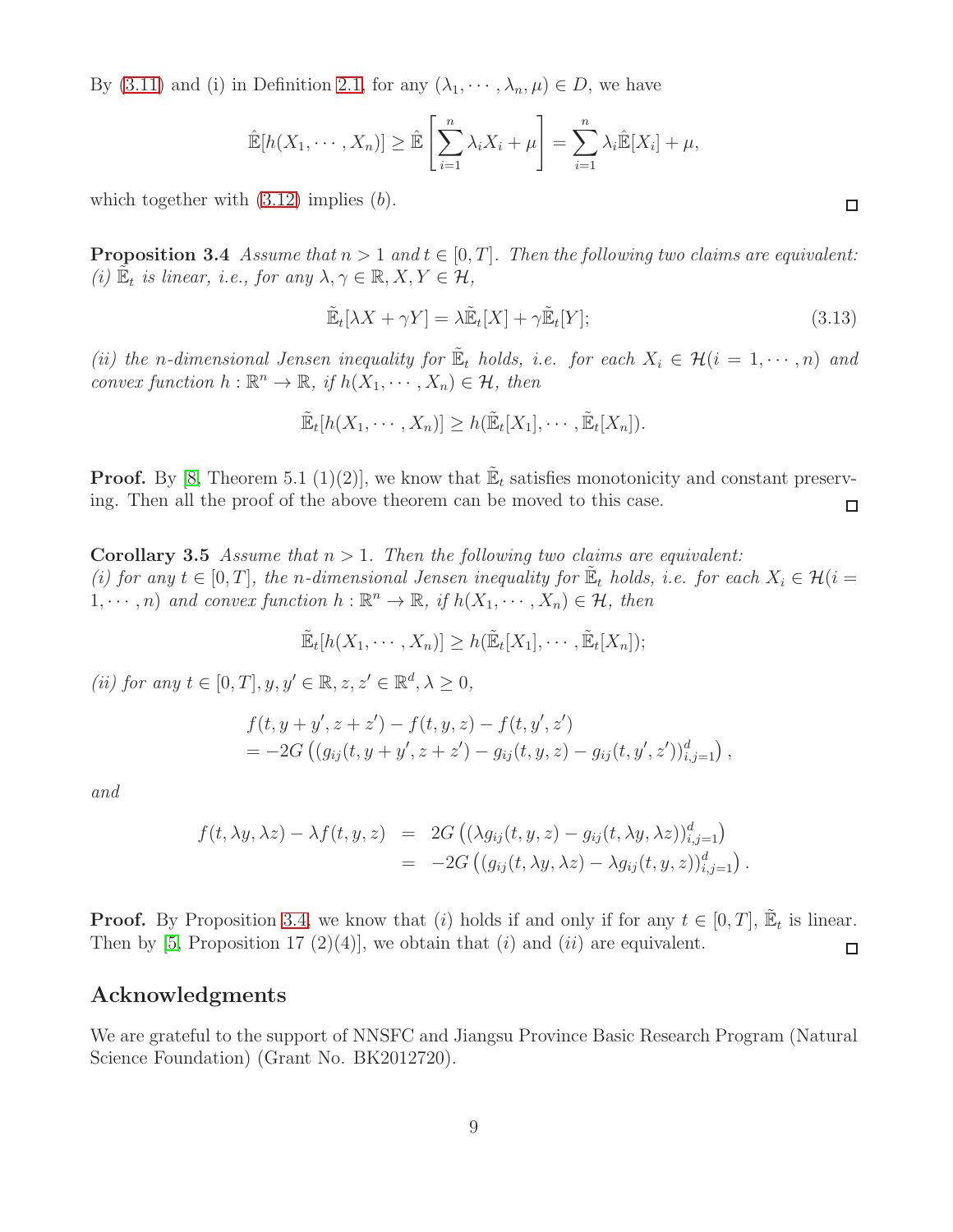# <span id="page-9-5"></span>References

- <span id="page-9-6"></span>[1] P. Briand, F. Coquet, Y. Hu, J. M´emin, S. Peng, A converse comparison theorem for BSDEs and related properties of g-expectation, Elect. Comm. Probab. 5 (2000), 101-117.
- <span id="page-9-10"></span>[2] Z. Chen, R. Kulperger, L. Jiang, Jensen's inequality for g-expectation: part 1 and part 2, C. R. Acad. Sci. Paris, Ser. I Math. 337 (2003), 725-730 and 797-800.
- <span id="page-9-13"></span>[3] S. Fan, A note on Jensen's inequality for BSDEs, Acta Math. Sinica, English Series 25 (2009), 1681-1692.
- <span id="page-9-4"></span>[4] A. Guessab, G. Schmeisser, Necessary and sufficient conditions for the validity of Jensen's inequality, Arch. Math. 100 (2013), 561-570.
- [5] K. He, M. Hu, Representation theorem for generators of BSDEs driven by G-Brownian Motion and its applications, Abstract and Applied Analysis, 2013 (2013), Article ID 342038, 10 pages.
- <span id="page-9-8"></span><span id="page-9-1"></span>[6] Y. Hu, On Jensen's inequality for g-expectation and for nonlinear expectation, Arch. Math. 85 (2005), 572-580.
- <span id="page-9-3"></span>[7] M. Hu, S. Ji, S. Peng, Y. Song, Backward stochastic differential equations driven by G-Brownian Motion, arXiv: 1206.5889v1 (2012).
- <span id="page-9-11"></span>[8] M. Hu, S. Ji, S. Peng, Y. Song, Comparison theorem,Feynman-Kac formula and Girsanov transformation for BSDEs driven by G-Brownian Motion, arXiv: 1212.5403v1 (2012).
- [9] G. Jia, On Jensen's inequality and Hölder's inequality for g-expectation, Arch. Math. **94** (2010), 489-499.
- <span id="page-9-12"></span><span id="page-9-9"></span>[10] G. Jia, S. Peng, Jensen's Inequality for g-convex function under g-expectation, Probab. Theory Relat. Fields 147 (2010), 217-239.
- <span id="page-9-7"></span>[11] L. Jiang, Jensen's inequality for backward stochastic differential equations, Chinese Ann. Math. Ser. B **27** (2006), 553-564.
- <span id="page-9-0"></span>[12] L. Jiang, Z. Chen, On Jensen's inequality for g-expectation, Chinese Ann. Math. Ser. B 25 (2004), 401-412.
- [13] S. Peng, Filtration consistent nonlinear expectations and evaluations of contigent claims, Acta Math. Appl. Sinica 20 (2004), 191-214.
- <span id="page-9-2"></span>[14] S. Peng, Nonlinear expectations and nonlinear Markov chains, Chinese Ann. Math. Ser. B 26 (2005), 159-184.
- [15] S. Peng, G-expecation, G-Brownian motion and related stochastic calculus of Itô type, In: Stochastic Analysis and Applications, Vol. 2 of The Abel Symposium, Springer, Berlin, Germany (2007), 541-567.